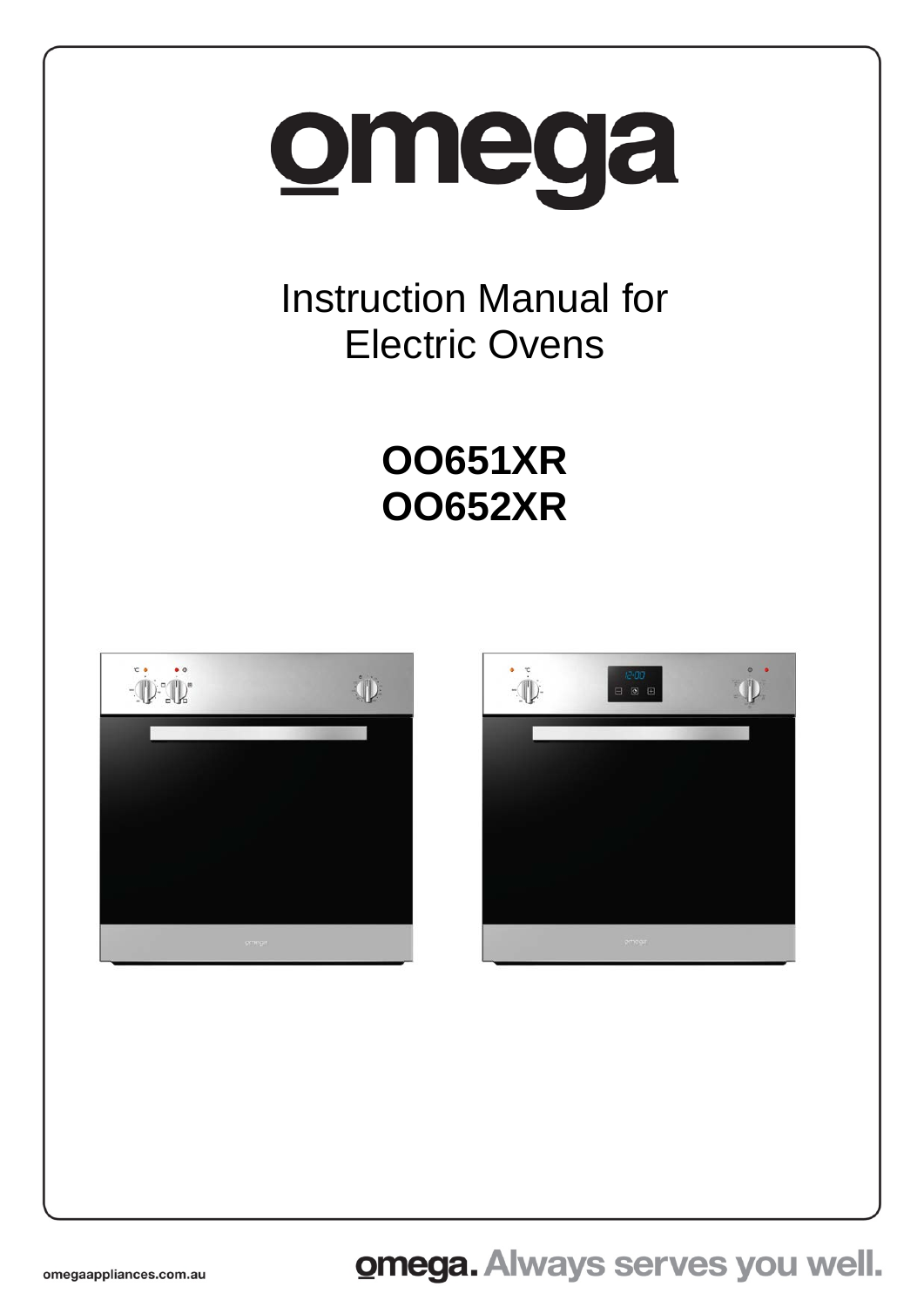# INSTRUCTIONS FOR USE

## **Cooking Functions**

Each type of oven is provided for various cooking systems. A system can be selected by bringing the pointer of knob to the relating symbol.

#### (**OO651XR, OO652XR**)

| <b>MODE</b> | <b>PRESET</b><br>$(^{0}C)$ | <b>TMIN</b><br>$(^0C)$ | <b>TMAX</b><br>$(^0C)$ | <b>HEATING</b><br><b>ELEMENTS</b> | <b>NAME</b>       |                       |
|-------------|----------------------------|------------------------|------------------------|-----------------------------------|-------------------|-----------------------|
| 0           |                            |                        |                        |                                   | ZERO              | 5                     |
|             |                            |                        |                        |                                   | <b>LIGHT</b>      | F<br>U                |
| 3           |                            |                        |                        |                                   | <b>DEFROST</b>    | N<br>$\mathbf c$<br>T |
|             | 190                        | 50                     | 250                    | 2300                              | <b>FAN FORCED</b> | O                     |
|             | 230                        | 50                     | 250                    | 2000                              | <b>FAN GRILL</b>  | N                     |
|             | 230                        | 50                     | 250                    | 2000                              | <b>GRILL</b>      |                       |

#### **Mechanical Timer (Model: OO651XR)**

The mechanical timer needs to be set to the hand  $\blacksquare$  in order for the oven to function.

To set a time, rotate the timer control knob clockwise to a certain time range between 0 - 120 minutes. The timer will give an audible warning once.



# **Electronic Control (Model: OO652XR)**

#### **Control Panel Description**

The oven control panel is made with one display and two knobs.

- Time display.
- Temperature knob.
- Mode (oven functions) knob.

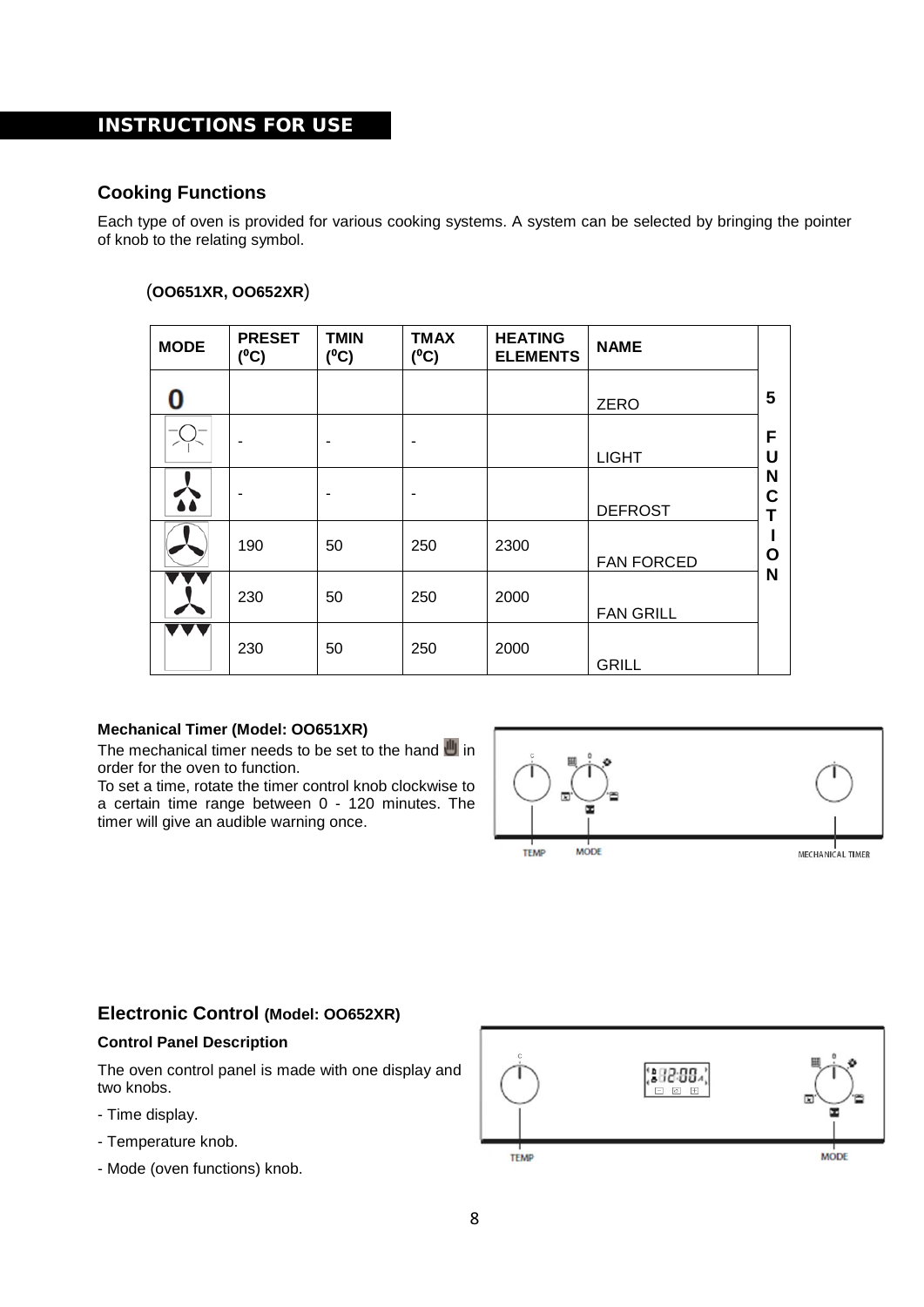#### **Programming time functions**

At every power-up, the control shows the time of day blinking set at 12:00 as the initial value. The time increases every minute. The only possible action is the "Clock Regulation", all other oven operations are inhibited.

In general, turn the Temp/Time selector left or right in order to edit the values and modify them by steps; hold the knob on the left or right to fasten the decrease/increase operations.

#### **Setting the time of day**



"Auto" and "0:00" will start flashing when the unit is switched on for the first time. To set the clock, press the

central button for about 3 seconds. When **a**ppears, press "+" or "-" to set the correct time.

Wait until a beep tells you that the clock has been set (fig. 1).

To set the time at a later stage, press "+" and "-" together for 3 seconds and then adjust the clock as described above.

#### **Minute counter**



As this minute counter does not control the oven, when it finishes counting the oven will continue to work. To set, press the central button for 3 seconds until **A** appears (fig. 2). Press "+" and "-" to set the required time.

The minute counter beeps when it finishes counting. To disable it, press any button.

To cancel the minute counter press the '-' button until the timer displays 0:00.

#### **Cooking time**



This is a semi-automatic cooking function. It can be used to set cooking times. This function automatically switches the oven off after the duration is complete.

Firstly your cooking mode and temperature should be set.

Press the central button for 3 seconds. Then press it again until "dur" appears (fig. 3). Press "+" and "-" to set the required cooking timer.

The oven will work in the set mode and at the set temperature until the end of cooking time. To cancel the cooking duration press the '-' button until the timer displays 0:00.